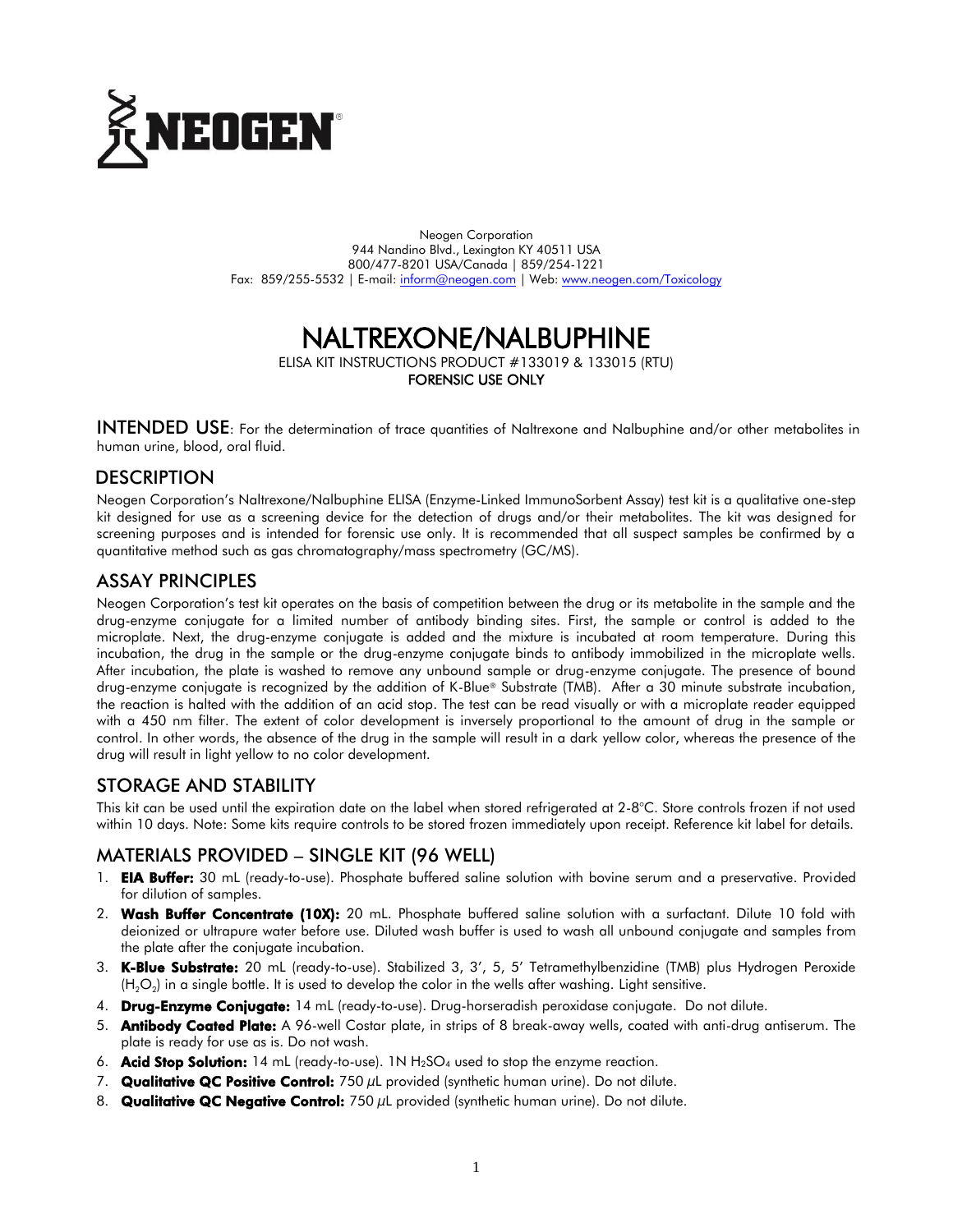### MATERIALS PROVIDED – BULK KIT (480 WELL)

- 1. **EIA Buffer:** 200 mL (ready-to-use). Phosphate buffered saline solution with bovine serum and a preservative. Provided for dilution of samples.
- 2. Wash Buffer Concentrate (10X): 100 mL. Phosphate buffered saline solution with a surfactant. Dilute 10 fold with deionized or ultrapure water before use. Diluted wash buffer is used to wash all unbound conjugate and samples from the plate after the conjugate incubation.
- 3. K-Blue Substrate: 100 mL (ready-to-use). Stabilized 3, 3', 5, 5' Tetramethylbenzidine (TMB) plus Hydrogen Peroxide (H<sub>2</sub>O<sub>2</sub>) in a single bottle. It is used to develop the color in the wells after washing. Light sensitive.
- 4. Drug-Enzyme Conjugate: 5 x 14 mL (ready-to-use). Drug-horseradish peroxidase conjugate. Do not dilute.
- 5. Antibody Coated Plate: 5 x 96 well Costar plates, in strips of 8 break-away wells, coated with anti-drug antiserum. The plates are ready for use as is. Do not wash.
- 6. **Acid Stop Solution:** 90 mL (ready-to-use). 1N  $H_2SO_4$  used to stop the enzyme reaction.
- 7. Qualitative QC Positive Control:  $5 \times 750 \mu L$  (synthetic human urine). Do not dilute.
- 8. Qualitative QC Negative Control:  $5 \times 750 \mu L$  (synthetic human urine). Do not dilute.

## MATERIALS NEEDED BUT NOT PROVIDED

- 1. Deionized water.
- 2. Precision pipettes that range from  $10 \mu$ L  $1000 \mu$ L and disposable tips.
- 3. Graduated cylinder to dilute and mix wash buffer.
- 4. Plate cover or plastic film to cover plate during incubation.
- 5. Clean glassware (i.e. test tubes) to dilute samples.
- 6. Microplate reader with 450 nm filter.

# OPTIONAL MATERIALS

1. Microplate shaker.

## PRECAUTIONS AND NOTES

- 1. **DO NOT** use kits or components beyond expiration date.
- 2. **DO NOT** mix conjugates and plates from different kit lots.
- 3. **DO NOT** pipette reagents by mouth.
- 4. Pour K-Blue Substrate out of the bottle into a clean reservoir. To prevent contamination of the substrate, DO NOT pipette out of the bottle.
- 5. All specimens should be considered potentially infectious. Exercise proper handling precautions.
- 6. Keep plate covered except when adding reagents, washing or reading.
- 7. Kit components should be refrigerated at all times when not in use.
- 8. Keep the controls frozen if storing longer than 10 days. Avoid repeated freeze-thaw cycles. Note: Some kits require controls to be stored frozen immediately upon receipt. Reference kit label for details.
- 9. Use aseptic technique when opening and removing reagents from vials and bottles.
- 10. DO NOT smoke, eat or drink in areas where specimens or reagents are being handled.
- 11. **DO NOT** substitute DI water for the wash step of this protocol. Use only Neogen's wash buffer.
- 12. Sodium Azide concentrations at 0.01% or less should not interfere with the assay provided that recommended dilutions are followed.
- 13. DO NOT reuse wells, they are for one use only.

### PROCEDURAL NOTES

- 1. Desiccant bag must remain in ziplock pouch with unused strips. Keep zip lock pouch sealed when not in use to maintain a dry environment.
- 2. Use clean pipette tips for the buffer, drug-enzyme conjugate, controls and samples.
- 3. Before pipetting a reagent, rinse the pipette tip three times with that reagent.
- 4. When pipetting into the wells, **DO NOT** allow the pipette tip to touch the inside of the well or any of the reagent already inside the well. This may result in cross contamination.
- 5. Controls and samples should be assayed in duplicate.
- 6. Before substrate addition, wipe the outside bottom of the wells with a lint-free wiper to remove dust and fingerprints.
- 7. Gently mix specimens and reagents before use. Avoid vigorous agitation.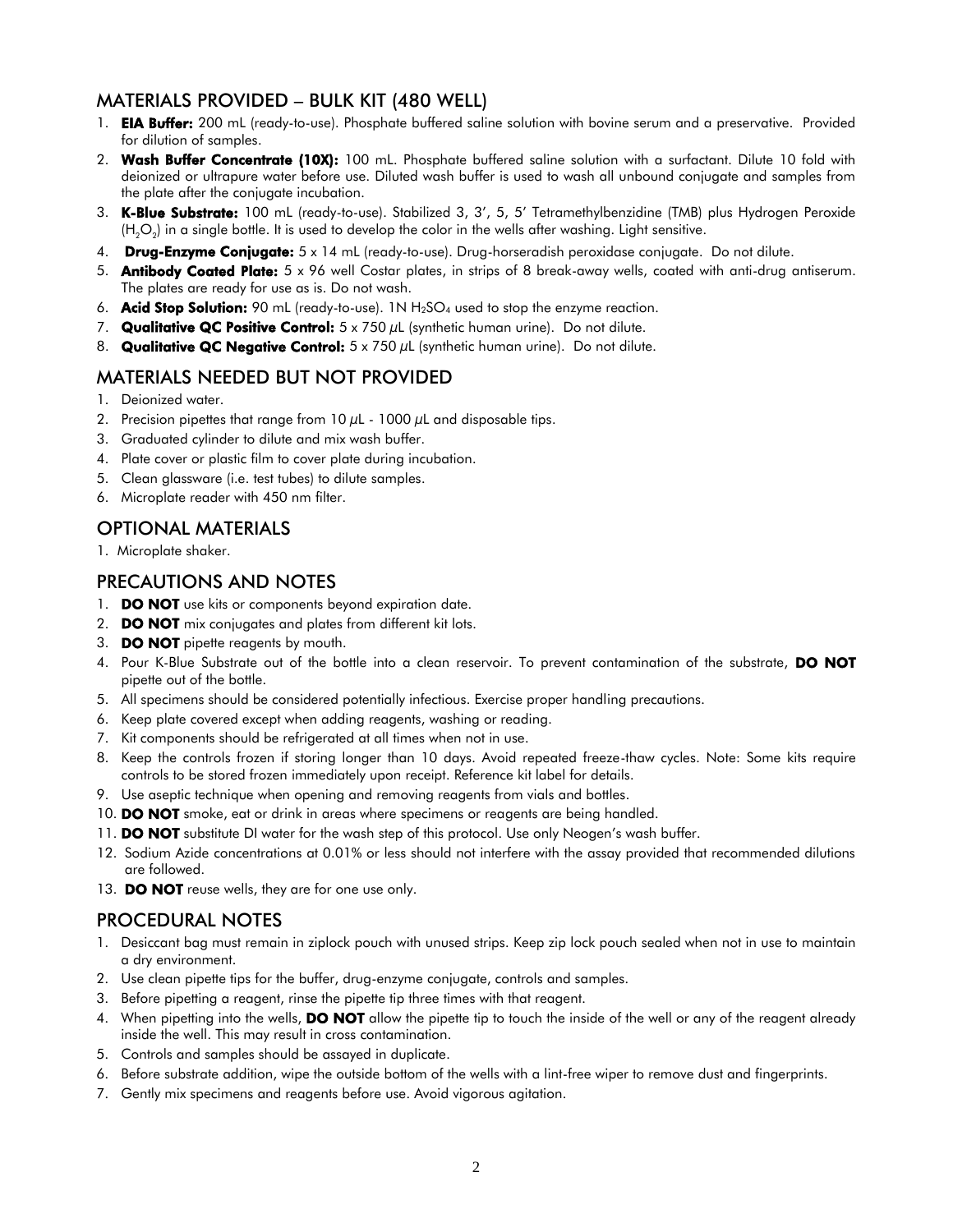### SAMPLE TREATMENT

Recommended minimum sample dilutions are listed below. These dilutions may change based on your laboratory's determination. All sample dilutions should be made in Neogen's EIA Buffer.

- a. Urine: A dilution of 1:10 (i.e. 1 part sample to 9 parts provided EIA buffer) is required for optimal assay performance if cut-off concentrations are between 10 – 100 ng/mL Naltrexone/Nalbuphine. However, a dilution of 1:20 (i.e. 1 part sample to 19 parts provided EIA buffer) is required for optimal assay performance if cut-off concentrations are between 25-250 ng/mL Naltrexone/Nalbuphine. A dilution of 1:50 (i.e. 1 part sample to 49 parts provided EIA buffer) is required for optimal assay performance if cut-off concentrations are between 50-500 ng/mL Naltrexone/Nalbuphine. Please contact your Neogen representative for assistance.
- b. Whole blood: A dilution of 1:5 (i.e. 1 part sample to 4 parts provided EIA buffer) is required for optimal assay performance if cut-off concentrations are between 5-50 ng/mL for Naltrexone and 10-250 ng/mL for Nalbuphine. Please contact your Neogen representative for assistance.
- c. Other Forensic sample types: Please contact your Neogen Representative for assistance.

### TEST PROCEDURES

The following test procedures can be run manually or on an automated instrument. Please contact your Neogen representative for assistance with protocols for automated instruments.

- 1. Determine the number of wells to be used.
- 2. Gently mix the ready to use conjugate solution by inversion. Do not vortex. Store unused conjugate at 2-8°C.
- 3. Add 10  $\mu$ L of sample, Neogen controls or laboratory calibrators to the appropriate wells in duplicate. Do not dilute Neogen's positive or negative controls.
- 4. Add 100 µL of ready to use drug-enzyme conjugate to each well. Use 8-channel pipetter or 12-channel pipetter for rapid addition.
- 5. For manual runs, mix by gently shaking plate. A microplate shaker may be used.
- 6. Cover plate with plastic film or plate cover and incubate at room temperature for 45 minutes.
- 7. During the conjugate incubation, dilute concentrated wash buffer 10 fold with deionized water (i.e. 20 mL of concentrated wash buffer plus 180 mL of deionized water). Mix thoroughly. Diluted wash buffer is stable for 5 days at room temperature or 7 days at 2-8°C.
- 8. Once the incubation is complete, dump or aspirate the liquid from the wells. Tap the plate on a clean lint-free towel to remove any remaining liquid in the wells.
- 9. Wash each well with 300  $\mu$ L of diluted wash buffer. Manual Wash: For manual wash procedures repeat for a total of 3 washings, invert and tap dry the plate following each step. After completing the last wash step wipe the bottom of the wells with a lint-free towel to remove any liquid on the outside of the wells. Automated Wash: If an automated plate washer is used wash the plate for a total of 5 washings with  $300 \mu$ L of diluted wash buffer. It is important for the automated washer to conduct a final aspirate cycle to eliminate residual amounts of wash buffer. Residual amounts of buffer in the wells will affect assay performance. Note: DI water should never be used for the plate wash.
- 10. Add 100 µL of the K-Blue Substrate to each well. For manual runs, use a multi-channel pipetter for best results.
- 11. Incubate at room temperature for 30 minutes.
- 12. Add 100  $\mu$ L of the Acid Stop (1N H<sub>2</sub>SO<sub>4</sub>) to each well to stop enzyme reaction. Mix gently before measuring the absorbance. For automated systems a 10 second shake is sufficient. Measure the absorbance at a wavelength of 450 nm. Wells should be read within 2 hours of stopping the reaction.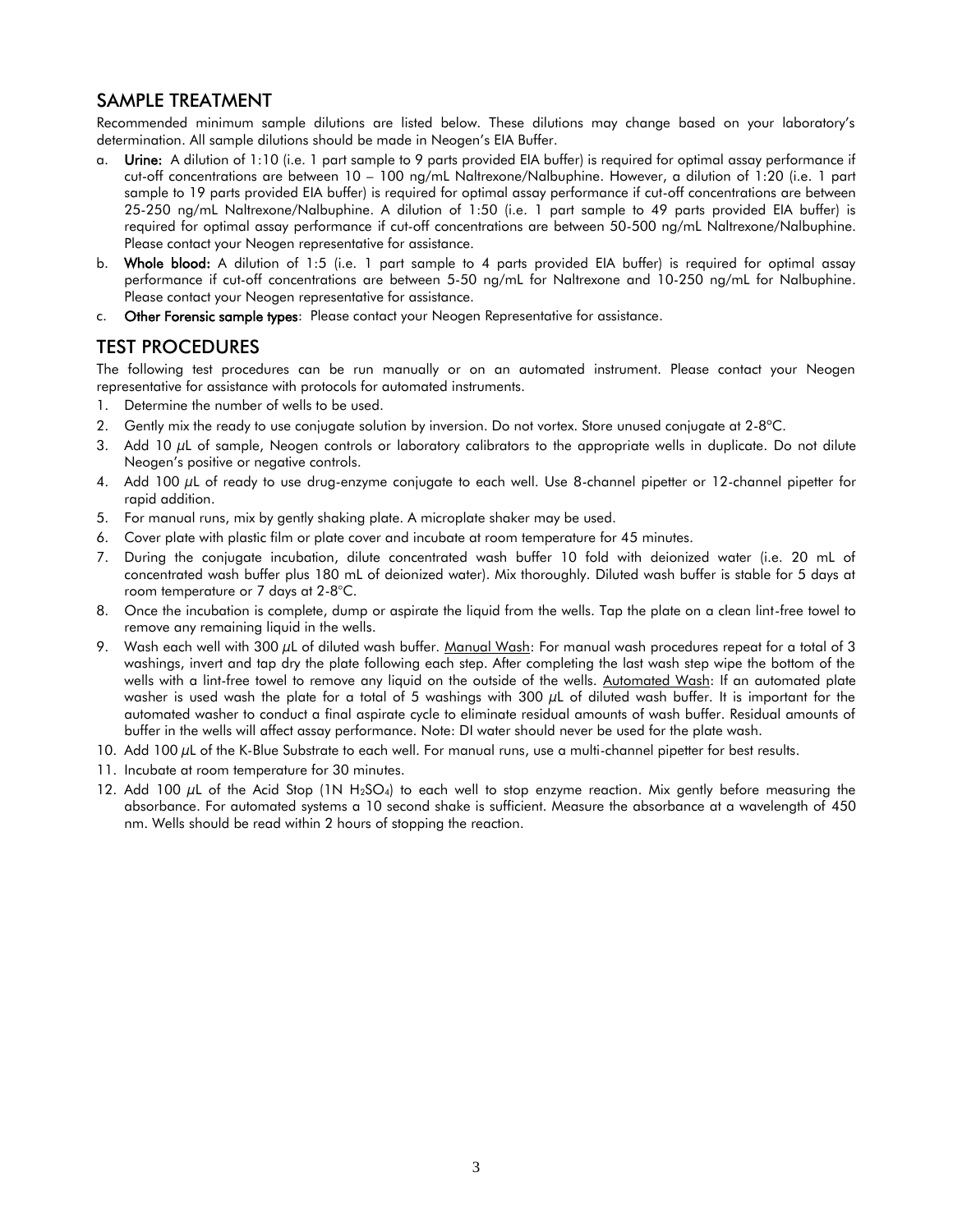#### STANDARD CURVES IN EIA BUFFER



#### SENSITIVITY

| Compound   | I-50 in EIA<br>Buffer | I-50 in Whole<br><b>Blood</b>                             | I-50 In Urine                                                | I-50 In Urine                                                 | I-50 In Urine                                                 |
|------------|-----------------------|-----------------------------------------------------------|--------------------------------------------------------------|---------------------------------------------------------------|---------------------------------------------------------------|
|            |                       | (1:5 Dilution: 1<br>part sample to 4<br>parts EIA buffer) | $(1:10$ Dilution: 1<br>part sample to 9<br>parts EIA buffer) | $(1:20$ Dilution: 1<br>part sample to 19<br>parts EIA buffer) | $(1:50$ Dilution: 1<br>part sample to 49<br>parts EIA buffer) |
| Naltrexone | $2.36$ ng/mL          | $17 \text{ ng/mL}$                                        | $28 \text{ ng/mL}$                                           | $88$ ng/mL                                                    | $188$ ng/mL                                                   |
| Nalbuphine | $1.17$ ng/mL          | $29$ ng/mL                                                | $48 \text{ ng/mL}$                                           | $119$ ng/mL                                                   | 274 ng/mL                                                     |

The term I-50 is used to define the sensitivity of the test. This number is derived from a standard curve generated with the drug in EIA Buffer. The drug concentration that shows 50% less color activity than the zero standard is considered to be the I-50.

#### **SPECIFICITY**

| Compound            | Compound<br>Concentration | Naltrexone<br><b>Equivalents</b> | % Cross -<br><b>Reactivity</b> |
|---------------------|---------------------------|----------------------------------|--------------------------------|
|                     | (ng/mL)                   | (ng/mL)                          |                                |
| Nalbuphine          | 1.17                      | 2.36                             | 202                            |
| Naltrexone          | 2.36                      | 2.36                             | 100                            |
| Naltriben           | 5.78                      | 2.36                             | 41                             |
| Butorphanol         | 8.32                      | 2.36                             | 28                             |
| Nalmefene           | 9.20                      | 2.36                             | 26                             |
| $6\beta$ -Naltrexol | 36.40                     | 2.36                             | 6.5                            |
| 3-Methoxynaltrexone | 37.60                     | 2.36                             | 6.3                            |
| Naloxone            | 58.40                     | 2.36                             | 4.0                            |
| Nalorphine          | 181                       | 2.36                             | 1.3                            |
| Pentazocine         | 817                       | 2.36                             | 0.29                           |
| Codeine             | 11500                     | 2.36                             | 0.02                           |

Note: Naltrexone equivalents represent 50% B/B<sub>0</sub> assay displacement in EIA Buffer.